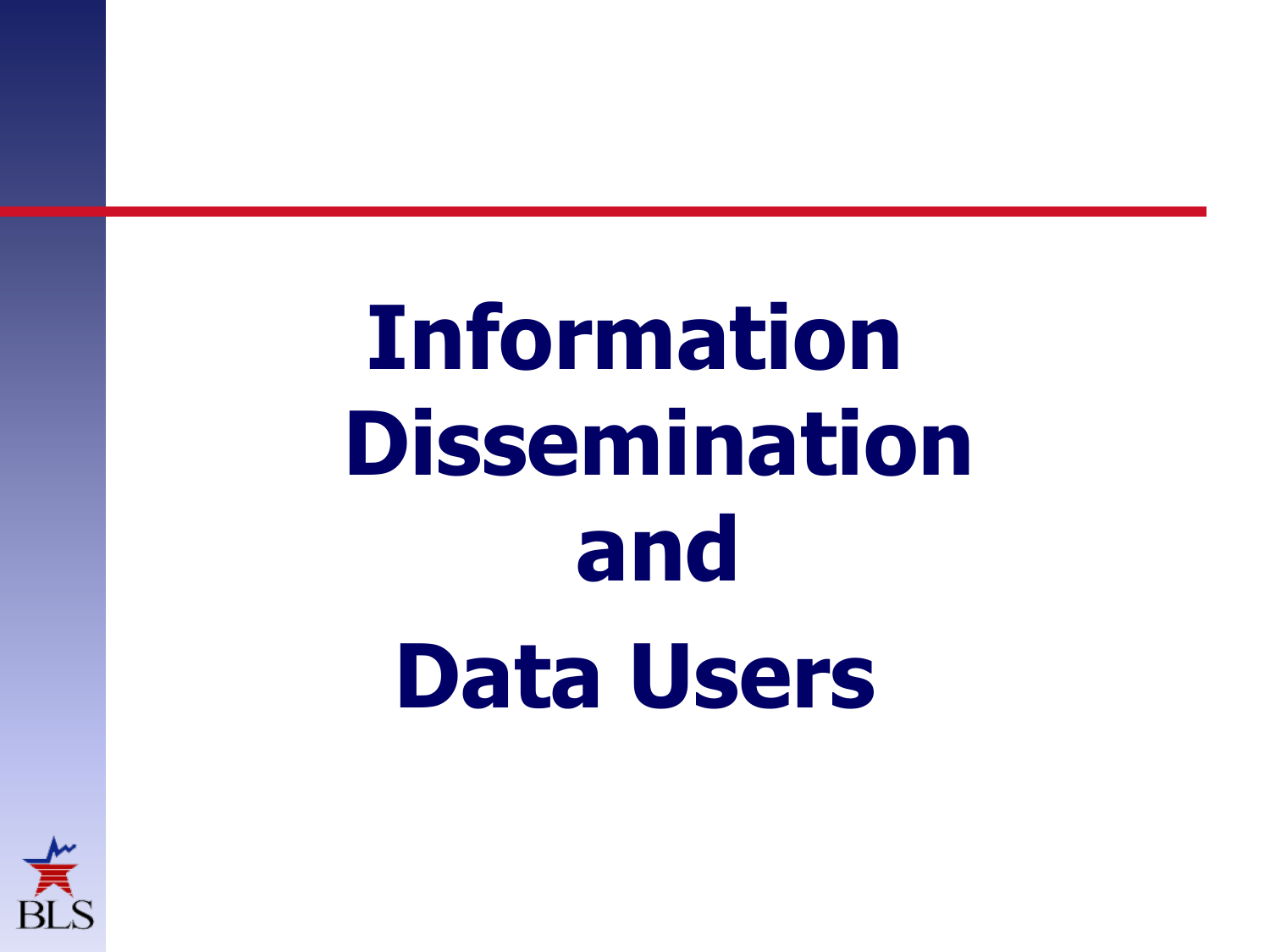#### **Outline**

#### **Disseminating CE Products and Services:**

- Expenditure tables
- Public use microdata
- Reports and analysis

#### **Data Users of the CE and their needs**

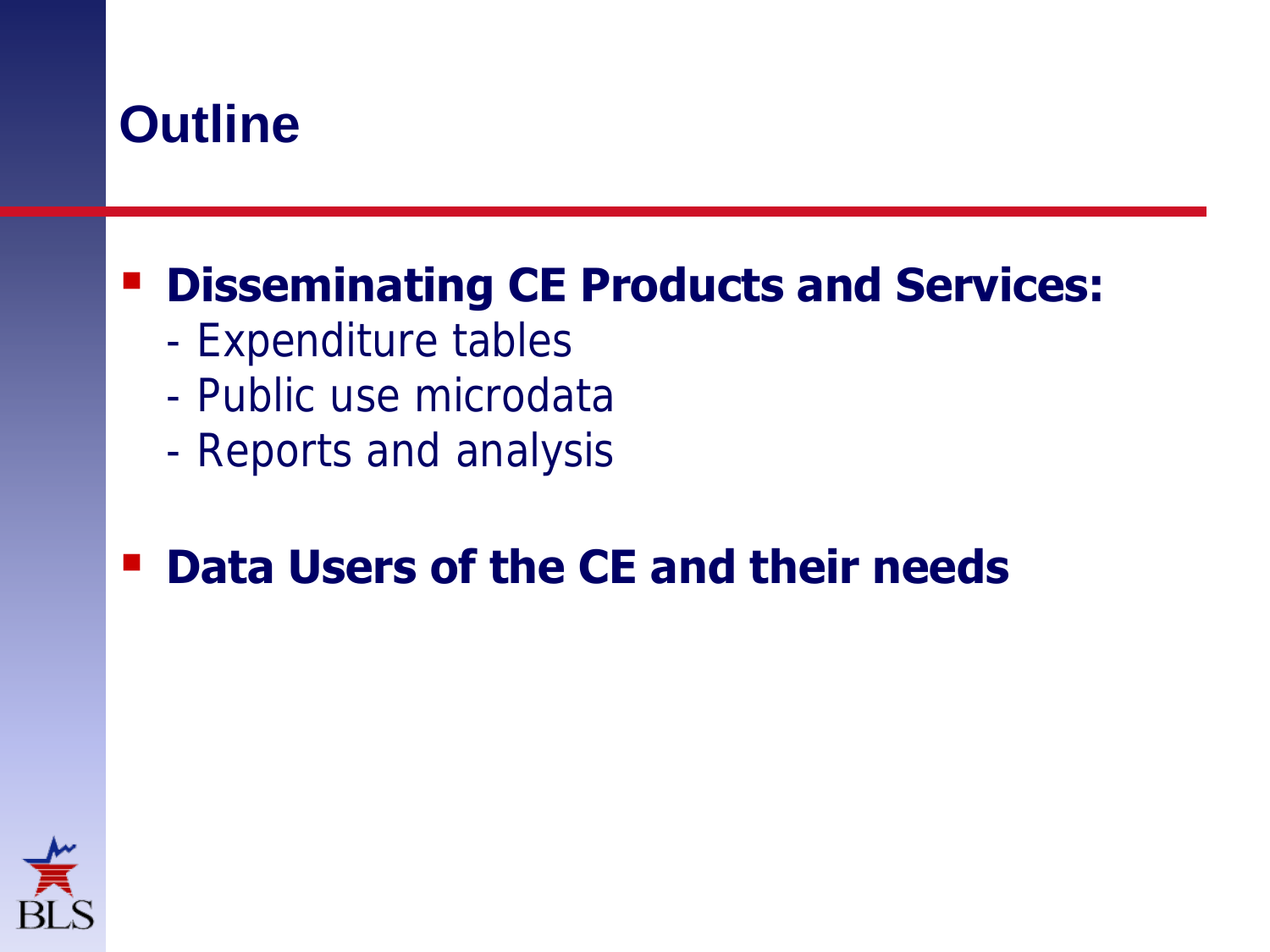#### **CE: the Face of America**

#### How you spend your money matters

As the founder of American Demographics<br>magazine, Peter Francesc (currently director of magazine, retor runners (certrenty attended)<br>Economic Partnership) states: "Providers of<br>goods and services need timely and accurate information about consumer demand. It is eitable important for researchers and force sners. to understand the spending behavior trends of different types of households such as horreowners, or married couples. Only the BLS surveys are large, accurate, and consistent. enough to provide annually comparable data on constituter spending for so many different great value to businesses looking at where to expansi (and thus to create jobs), but it is also useful to answer questions about the need for a fordable housing or public transportation. I have been using the Consumer Expenditure data for many purposes for over 20 years, and<br>I can safely say that not economic growth would be a lot less predictable and probably<br>smaller without it."

Your loper is important. How important? Your household, chosen randomly to participate, actually represents as many as 15,000 other households' By participating, you make sure that the Commer-Expenditure Survey is as accurate as possible and represents all Americans. You are helping the United States and performing a public service. Your participation gives you a voice in the spatiatics that are used to evaluate and guide the actions of the Federal Government. By law, your participation is kept confidential, and you cannot be identified by жил технология









"Households in the Denver area spent less in 2003-2004 than in the previous<br>less in 2003-2004 than in the previous<br>2 years but still exceeded the typical<br>U.S. household by 15.5 percent..."

Rocky Mountain News, 5.19.2006

#### Atlanta

"...Atlantans are spending 18.7 percent<br>of annual household expenditures on<br>transportation...Atlantans spend more on housing, 36.8 percent."

Tanet Trankston. The Atlanta Vournal Constitution, 6.15.2005

#### Seattle ·

"Households in the Seattle-Tacoma-Bremerton area spent an average of \$48,348 a vear in 2001-2002, about 21 percent more than the typical U.S. household..."

Stephen H. Dunphy The Seattle Times 5.16.2004

#### New York City

"The New York family's expenses in 2003 were<br>about 25 percent higher, at \$50,319, than the<br>national average. The bulk of that money went<br>toward housing, transportation and food, in that order."

Patrick Medjeehan, The New York Times, 5.20.2006

#### How YOU<br>spend your money...

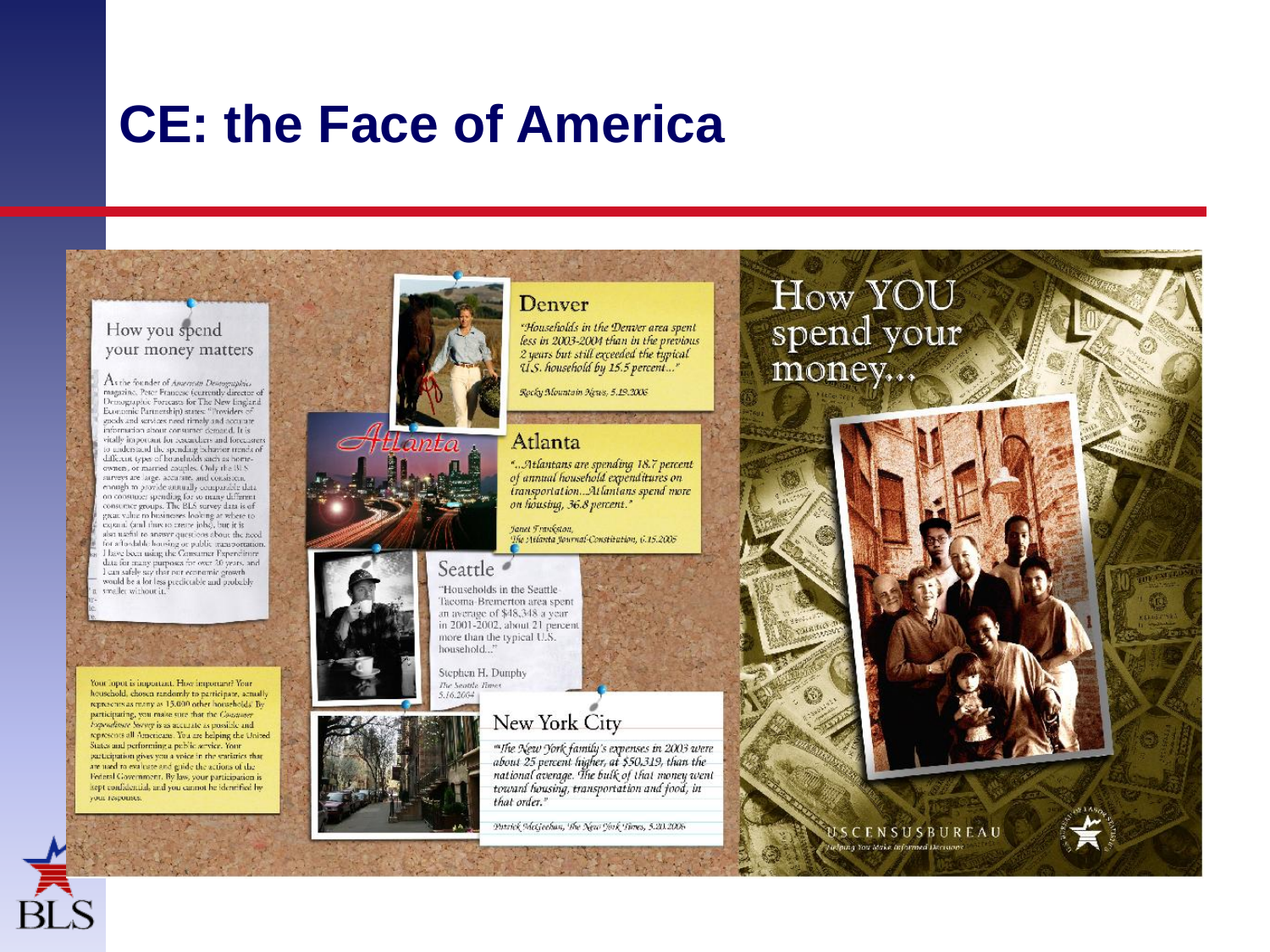# **CE Tables and Source Selection**

#### **Published expenditures come from combining Interview and Diary items:**

- The two surveys have approximately 225 overlapping detailed expenditure categories (UCC's) out of 900
- The CE publishes integrated data, selecting just one source for a published expenditure
- In general, the source with the higher mean is selected
- Exceptions are based on insufficient sample size and the need for including reimbursements

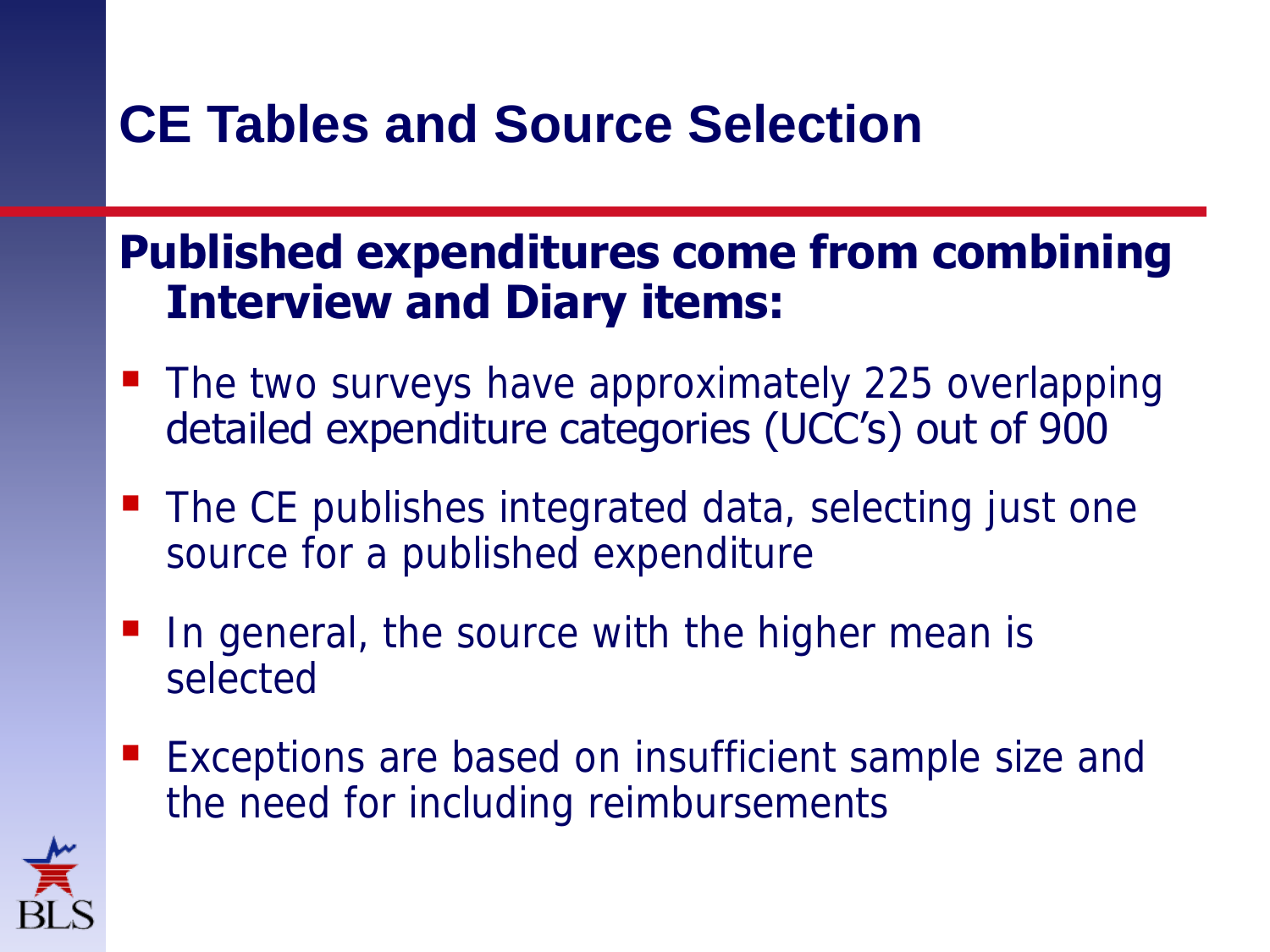# **We publish Standard Tables on the Web using integrated data from both surveys**

#### Expenditures by Age, Income, Household size,



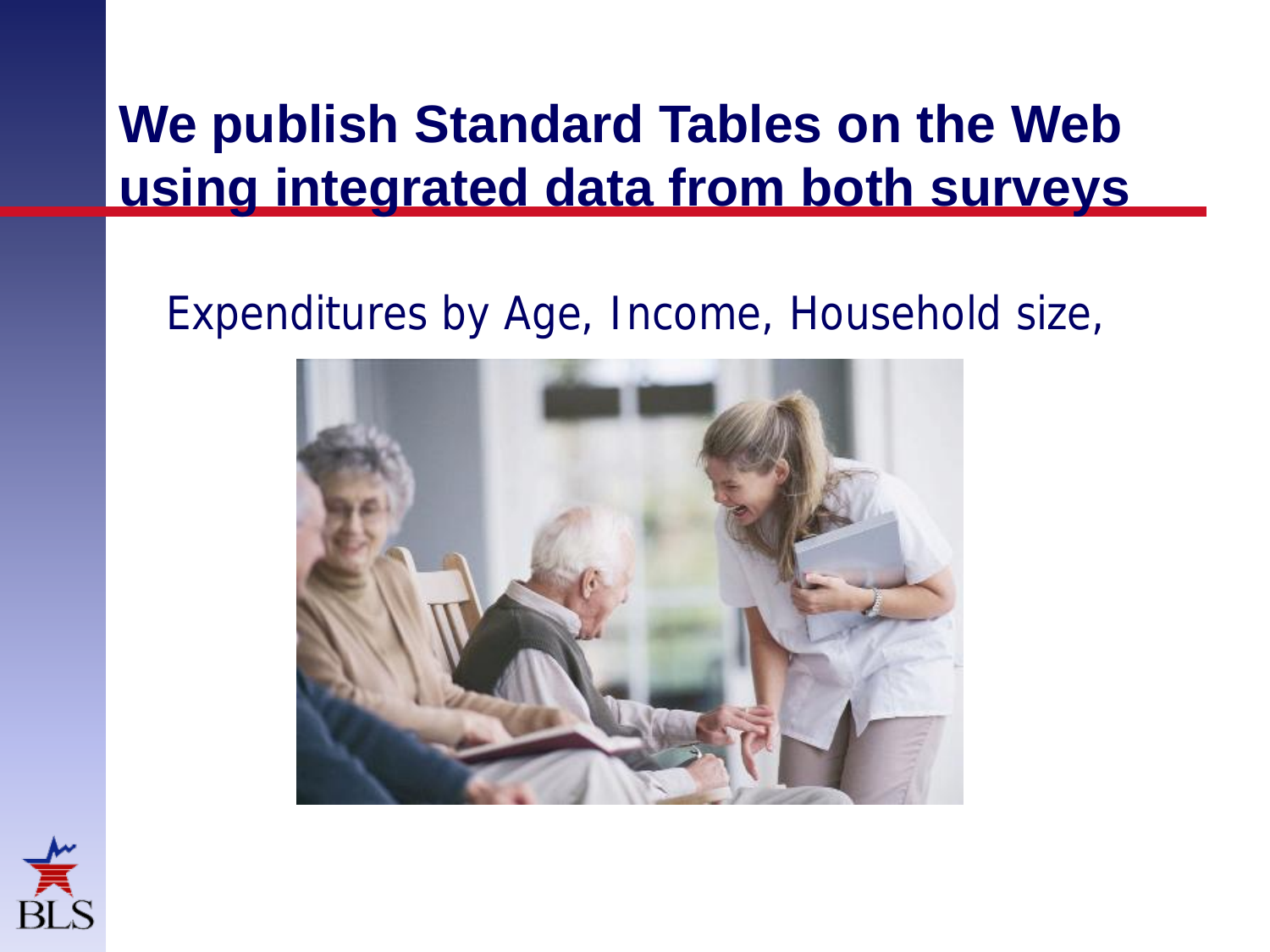#### **Standard Tables on the Web**

#### Expenditures by Education level, Race, Ethnicity, Region,



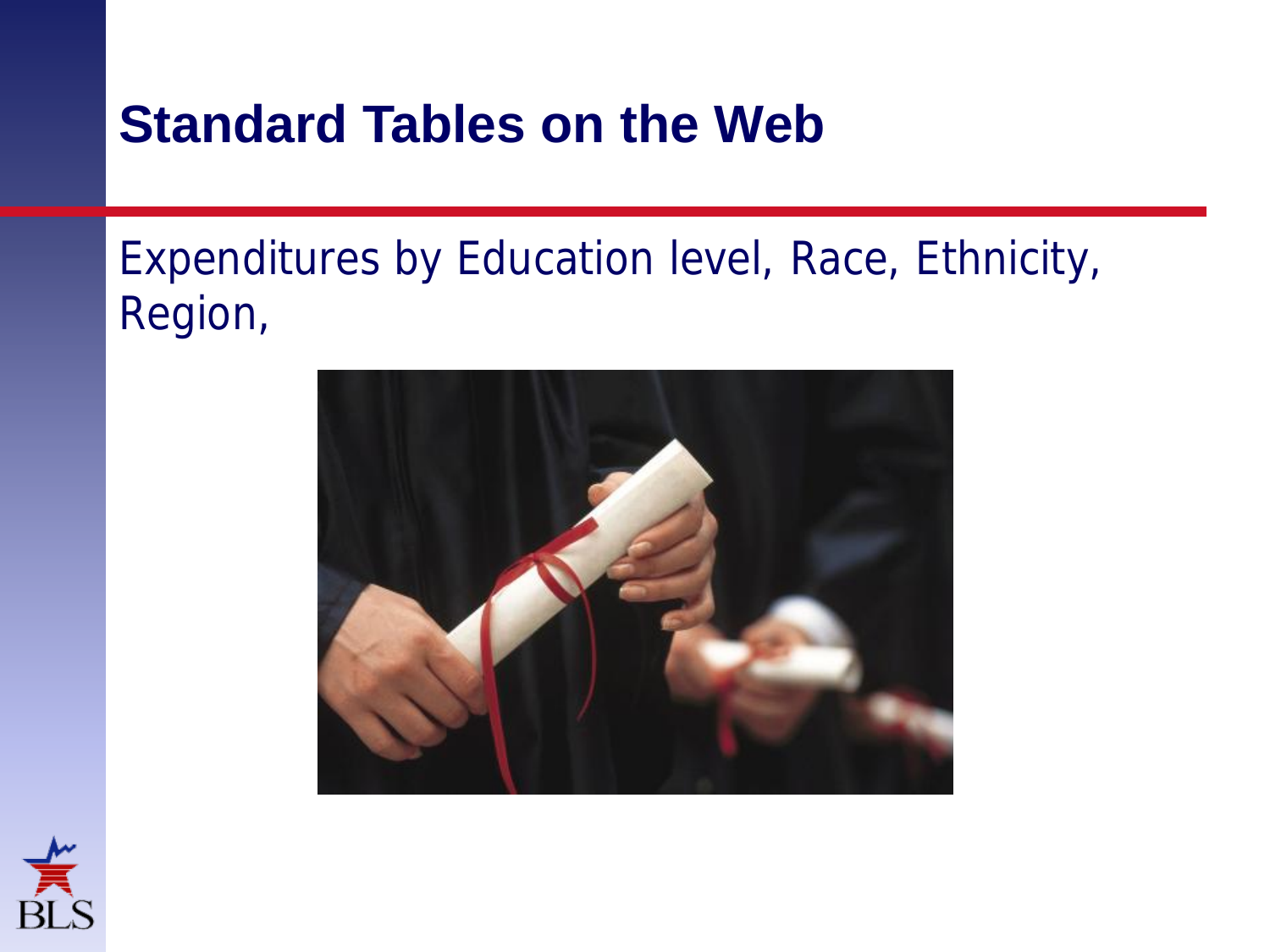#### **Standard Tables on the Web**

#### By income quintile, by Urban/Rural, by family size and age of children, and owner/renter.



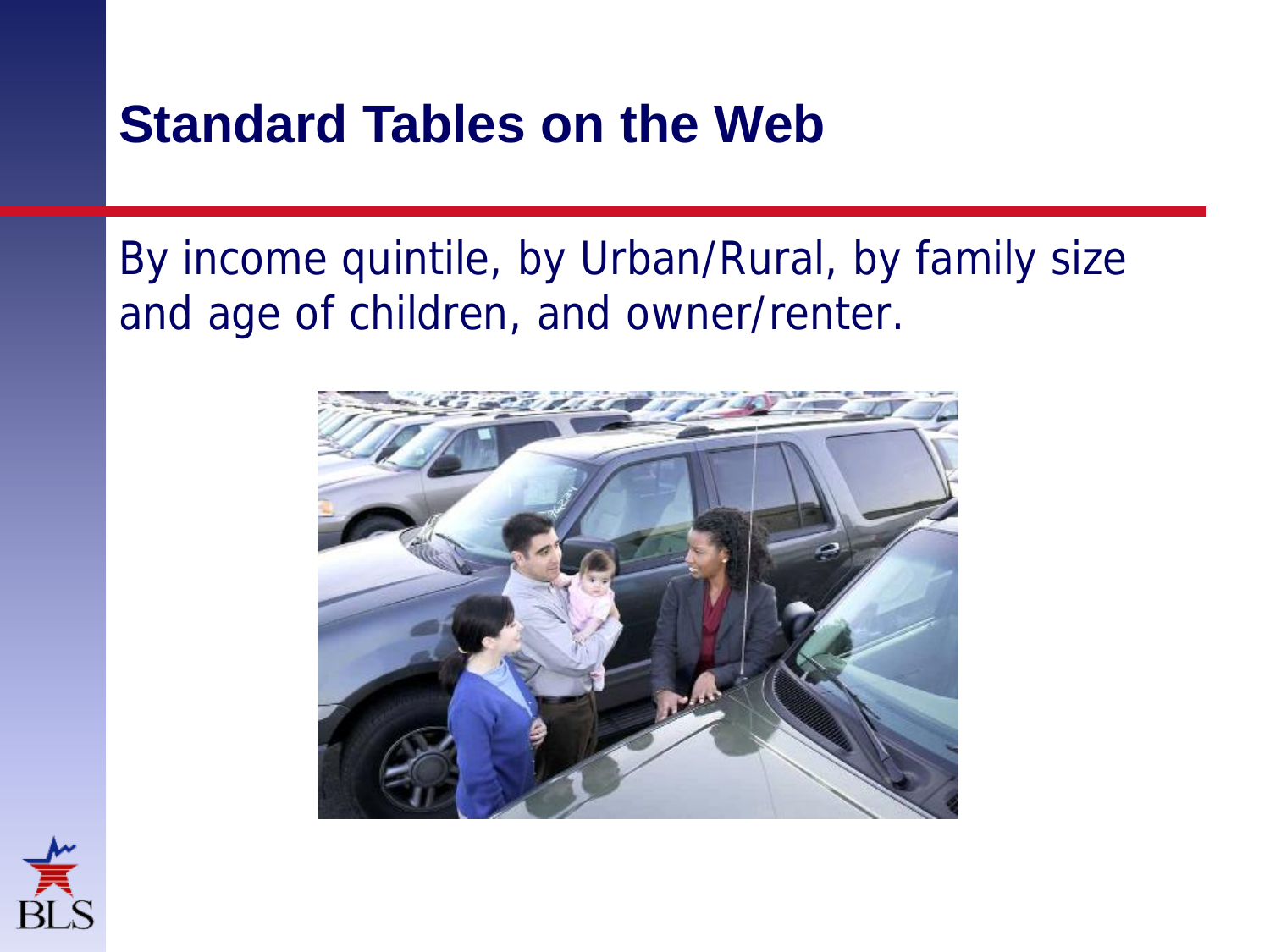# **Additional on-line CE Tables**

In addition, the CE publishes:

- Annual Expenditure Share tables for the same categories
- Aggregate Expenditure Share Tables
- Annual Standard Error Tables –variance data available starting in 2000
- 2-Year cross-tabulated tables, such as consumer unit size by income
- 2-Year Metropolitan Statistical Area tables

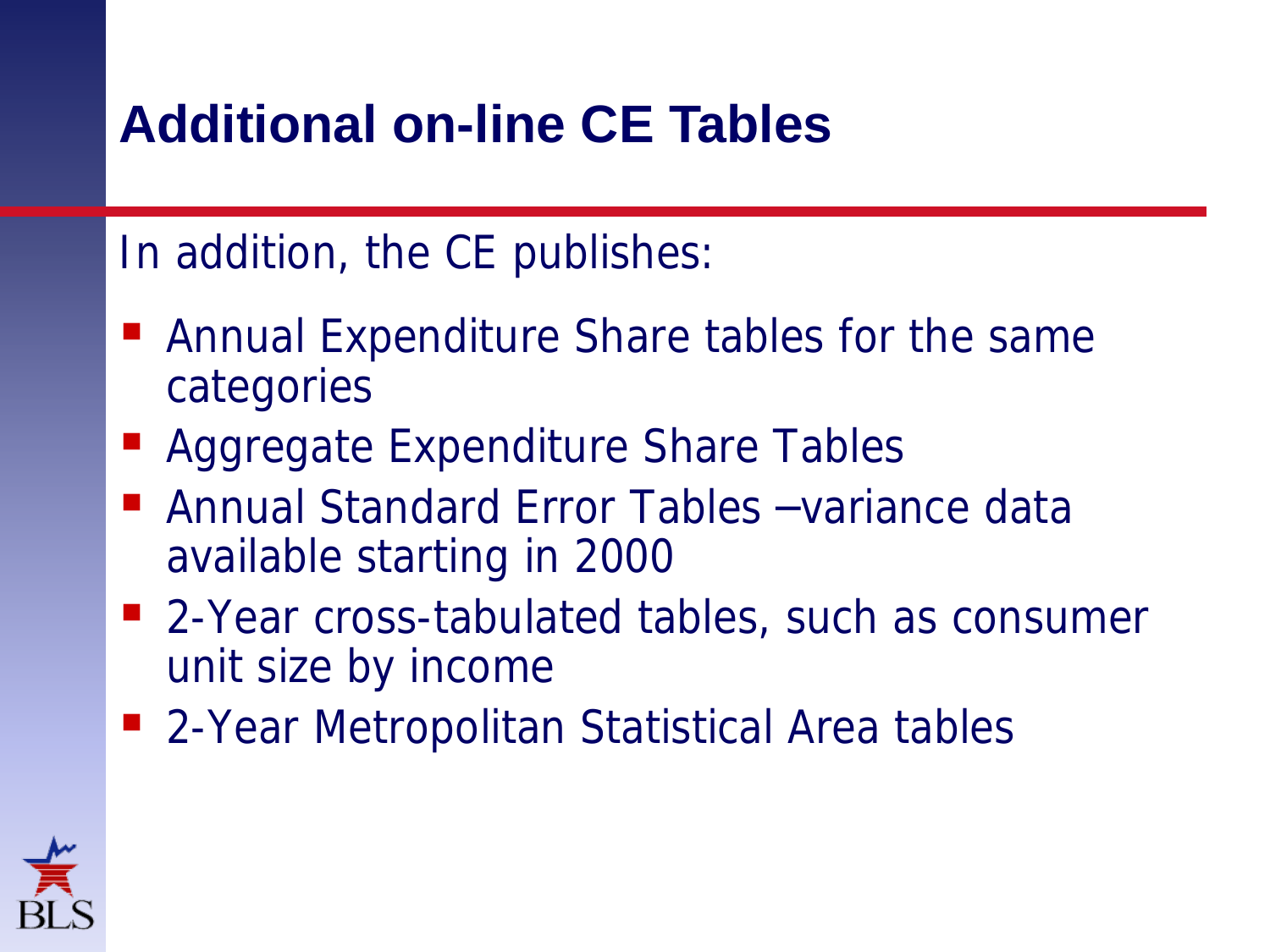# **30 Page Prepublication Table** Available Only Upon Request

# Contains the most detailed subcategories.

**Housing teaure** Tspe of area Holladwick **USA** AB **Sec** Hotel Home **UNK Redes** Rusa owner **Grande Certain CRUZ** Total Total **MON HIGH-WA** City Lichary. **TechNolde MOTORIAL** Number of consumer write (in Mexican de) 117,958 78.073 \$6.973 18,800 10.294 107.003 \$4,393 72.700 10,389 Consumer with shared endices **Seconda Back or Second MED 31** \$70.79 \$82,622 **855 545** \$13.797 \$50,074 **WER WAN** \$10.791 \$40,554 **Doctor After Server** 88,906 87,836 39.51 48,735 313,009 \$7,480 49.855 10.000 44, 873 et t  $12.5$ 481 62.5 40.8 484 49.3 510 Age of reference person. 461 Average number is consumer with Persons  $21$  $21$ 21  $\pm$  $2.3$  $\pm i$ 2.8 38 Childhen up der 19. Persons 05 and over<br>Rammes t. ű ú Vehicles ii 語  $^{11}$ 18<br>18  $2.1$ 30 **Vehicles** General's  $1.5$ 14  $\mathcal{I}$ 38  $111$ ċ١  $e^{it}$ **Vehicles (leased)** Petert detailers Securing Assesses persons  $47$ **Adults** 4f 41 45 ø Fenale ñ. Housing tenure:<br>Homewoor  $82$ 134 10 **Million Action** 40 × **SEC CA**  $\frac{0.4}{100}$ 引出证  $48$  $100$ Ë ø n.e. is  $22$ William Innovation 격 ñã iä. ä ü Renter . n.e Race of reference person: **Riadi of Alfond-American** Wilde, Asken, and all other races.  $^{*}$ ×  $\mathbf{B}$ 85 石 Willia  $\mathbf{B}$ Askets All silver to can Hispanic or Latino origin of reference person Hispanic of Latino Nithriganis or Latins is R) si. **Education of reference person** Elisabeth Address (Thrd.) High subcot (0-12) 43 College 48 Never able ded and sher  $e^{it}$ Ľ۴ ē,  $111$ At least one vehicle owned or leased 볇 B All least on a vehicle declared At least one vehicle leased 154,125.00 DF2,250.40 \$10,674.80 \$00,482.10 D47,170.87 \$41,097.50 Ananage annual expenditures \$48,408.93 **Box Term B18 495 69** Post 5,011.29 6712年 7,285.22 5,626.52 4.314.08 0.015.90 5,420.00 62471 5,103.03 Food at home 1,198.99 1,098.48 3,871.9 3,315.8 2,476.00 3,228.9 3,006.0 1,430.00 1,007.49 Cenets and belany products\* 445.0 500.00 STES. 483 Tr 100.00 44T.B 403.8 4812 410.87 Coreals and cereal products\* 142.0 195.92 102.3 161.0 1167  $143.30$ 137.03 1457 189.21 Four\* 63 48 4.5 6.82 п.  $4.7$ Presented New mines." 11.08 13.97 14.35 13.00  $+1$ 11.80 10.51 12.38 10.92 Reside throat and contract consider 88.14 86.51 \$9.13 16 16 70.88 \$7.85 83.14 破話 \$3.83 18.27 11.00  $17.83$ 11.05  $17.54$ 17.10 19.93 Rice" 15.91 8.33 Paste, commed and other cense<br>products\* 21.00 34.61 25.72 2182  $10.76$  $21.85$ 26.00  $22, 27$ 12.89 385.39 321.48 277.77 Balanyarya da 303.1 344 K 323.70 218.58 304.80 105.00 **Bread** \$4.90 88 K \$5.02  $11.58$ 精选 85.10 11.98 89.27 82.11 32.06 32.00  $27.83$ With treath 34.0 35.81 33.81 28.5 32 8 33.49

Table 1782. Housing tenure and type of area: Average annual expenditures and characteristics, Consumer Expenditure Survey,



9005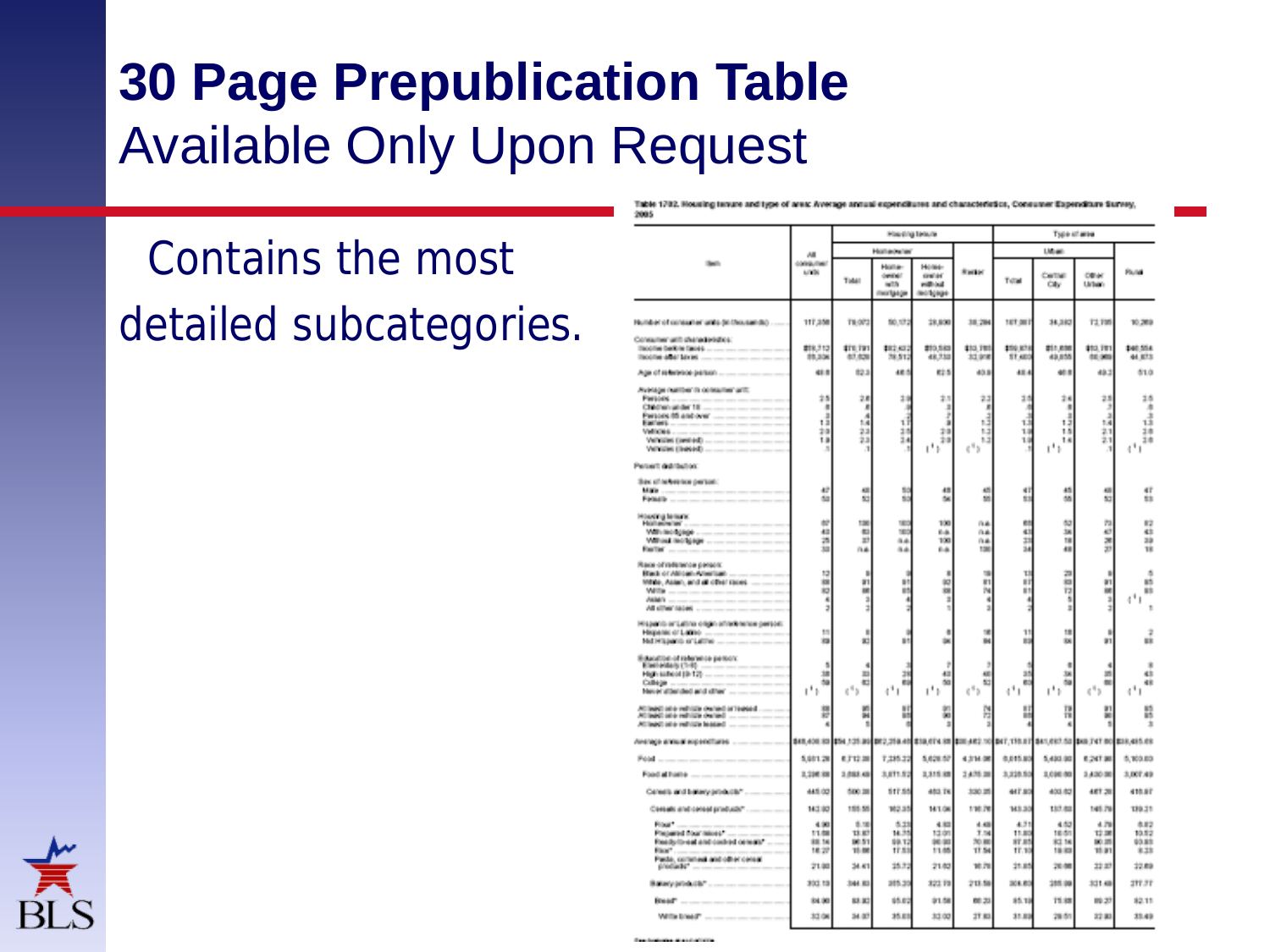#### **Public Use Microdata CDs**

- The Bureau of Labor Statistics sells CD-ROMs containing annual CE Survey public use microdata
- **The CD-ROMs contain Interview survey data,** Diary survey data, summary variables, and sample programs

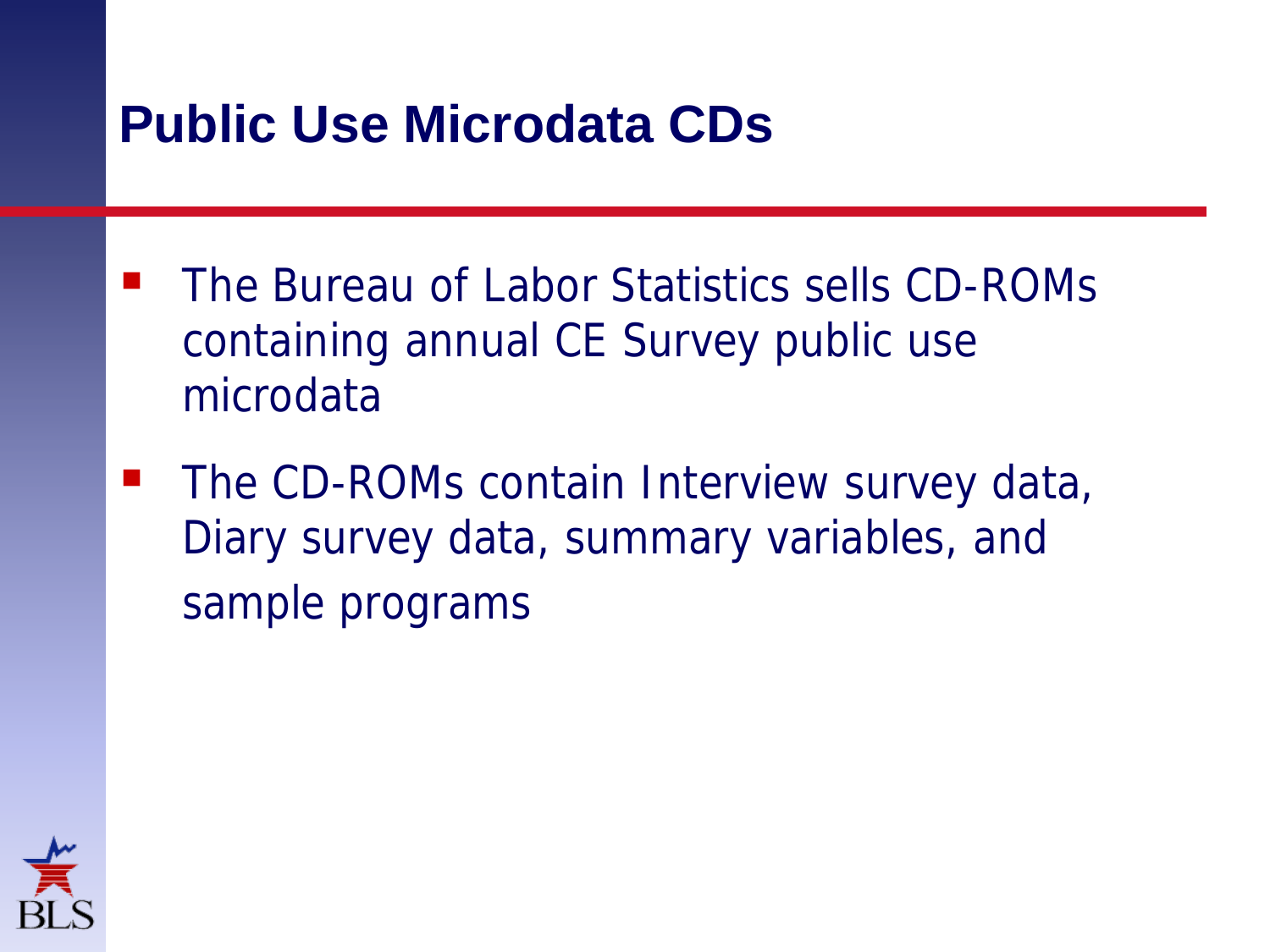### **Public Use Microdata**

- The microdata CDs contain a detailed description of the demographic characteristics of each consumer unit and a description of the reported expenditures and dollar amounts
- Care is taken to protect the confidentiality of the respondents through topcoding or adding noise to the data, and by suppressing some geographic and other details

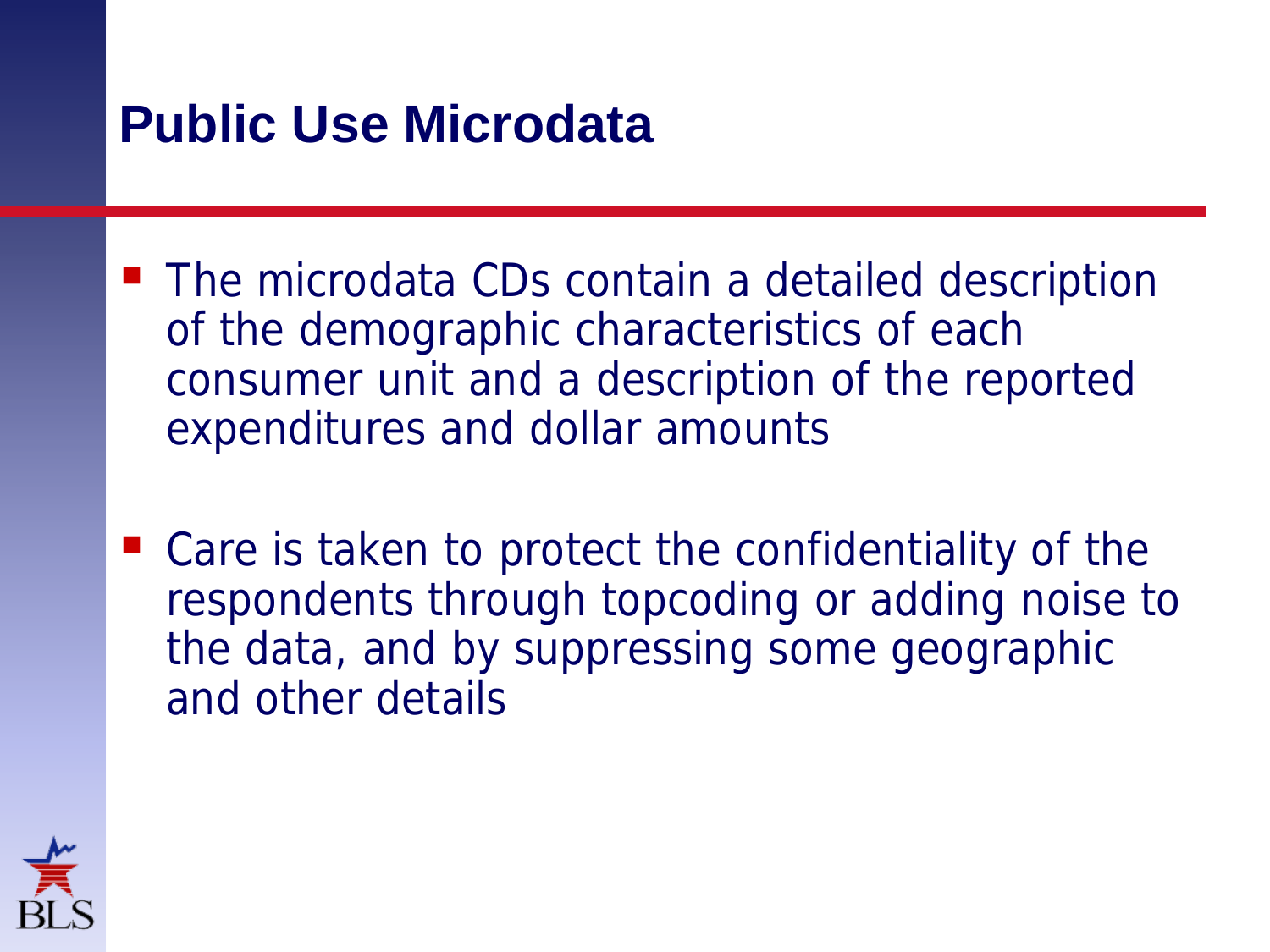# **Public Use Microdata**

- The CE sells approximately 300 of these CDs annually
- Each summer the CE hosts a free workshop for microdata users to learn how to correctly use the data. First held in July 2006
- Hands-on training in the BLS computer labs and information sessions conducted by staff and microdata users

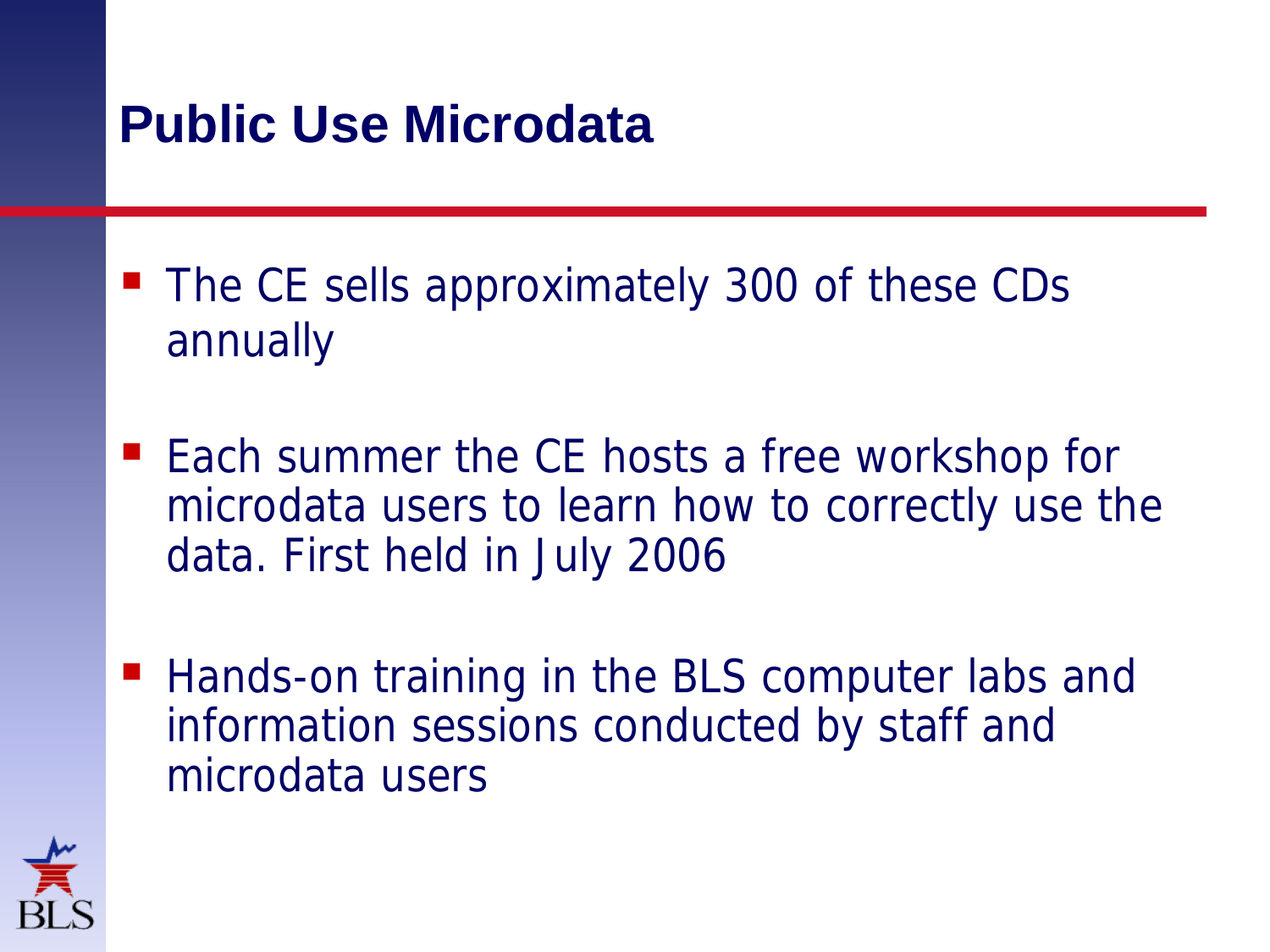#### **Other CE Data Products**

- **Press Releases and** Annual Report
- Biannual Reports
- CE Research Anthologies
- MLR articles, Quarterly Focus articles, & more





U.S. Department of Labor U.S. Pursuau of Labor Statistics McGC huil **Barret GA** 



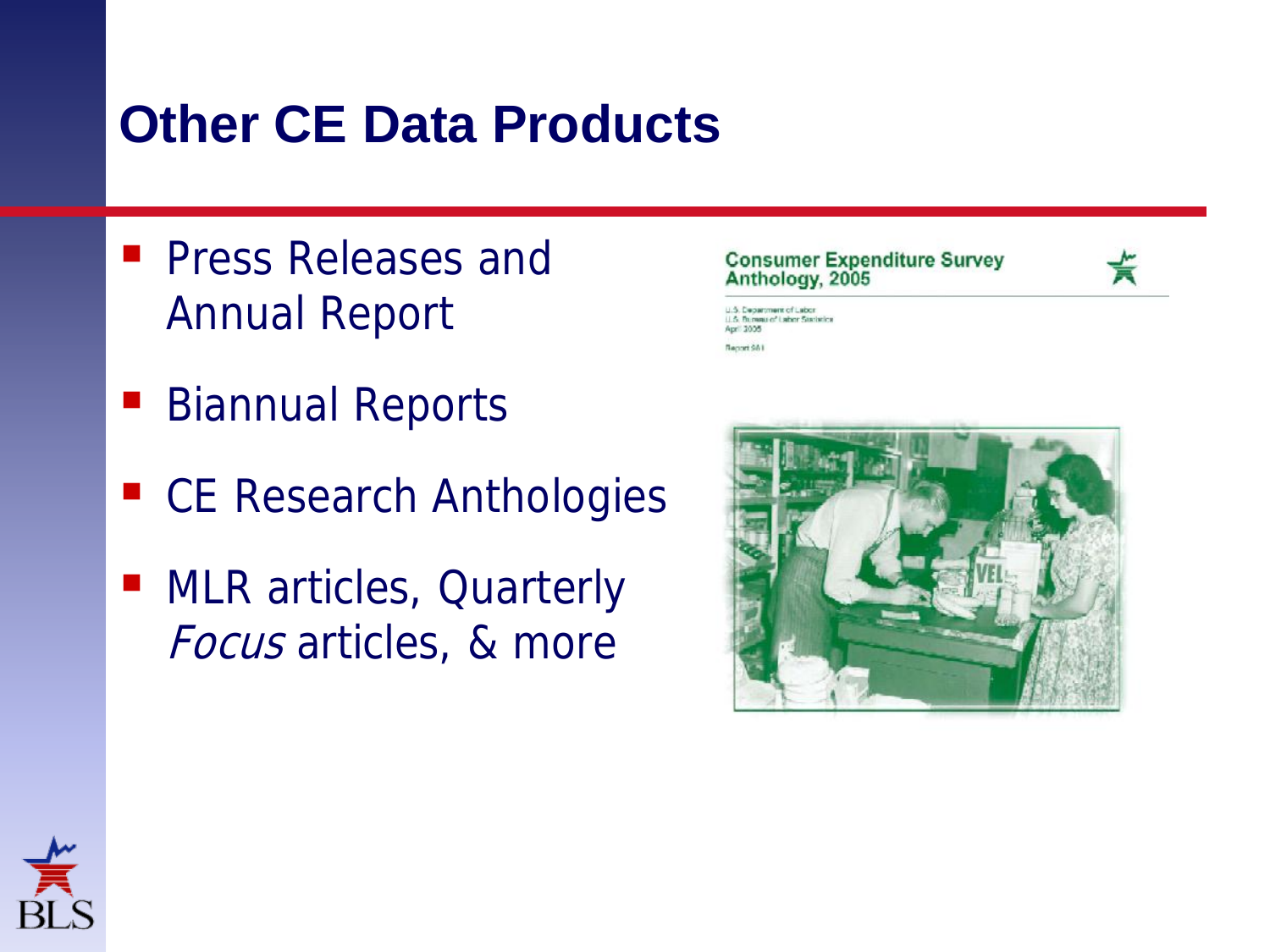# **Data Users of the CE and their needs**

#### $\blacksquare$  CPI

- Bureau of Economic Analysis (BEA)
- $\blacksquare$  IRS
- U.S. Defense Department
- U.S. Bureau of the Census
- Other Federal Agencies
- State governments
- **Businesses**
- Researchers
- General Public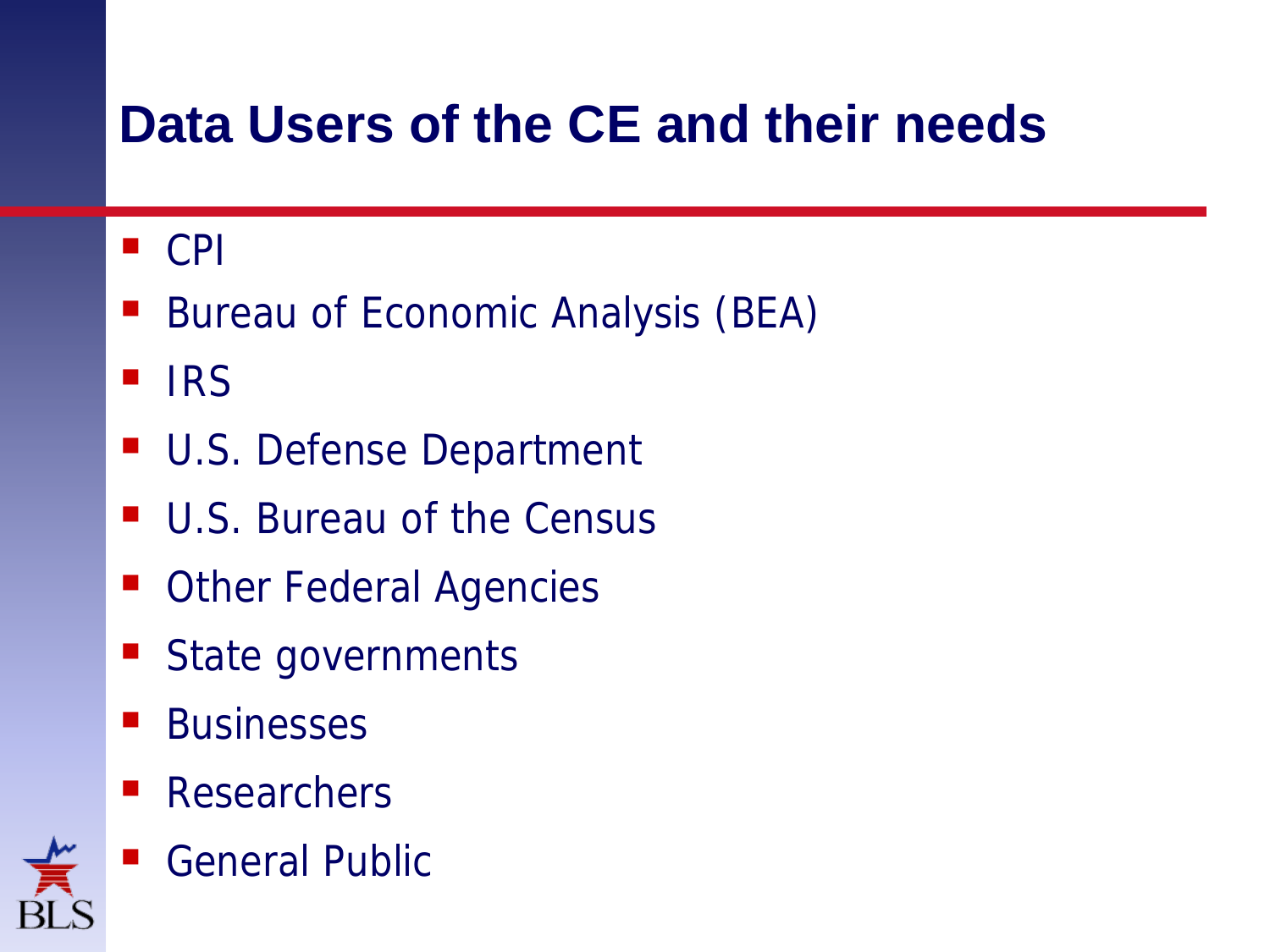

- The CPI has been moving towards a cost of living index with more frequently updated relative shares
- The weights make a difference the 2006 Social Security payments indexed to the CPI were higher because the CPI-W showed inflation increased faster for wage earners' expenditures than for the overall CPI-U.

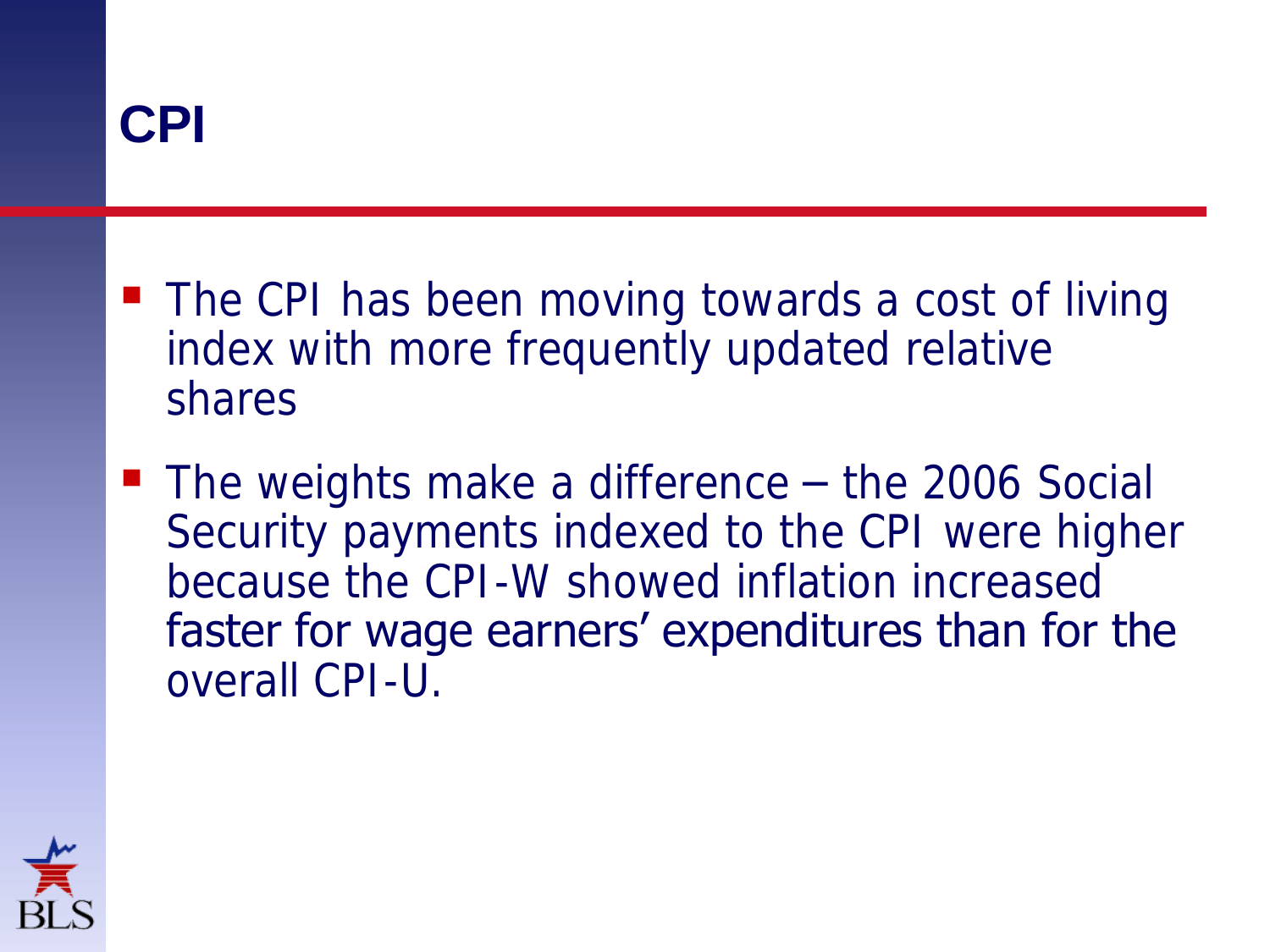# **BEA use of CE data**

#### The CE provides data on Owners' Equivalent Rent

- used in calculating the Group Health Insurance component of Employer Contributions for Employee Pension and Insurance Funds for the national income estimates
- used to estimate tenants' unreimbursed expenditures for major replacements and for maintenance and repairs
- used for estimates of motor vehicle leasing and taxicab expenditures.

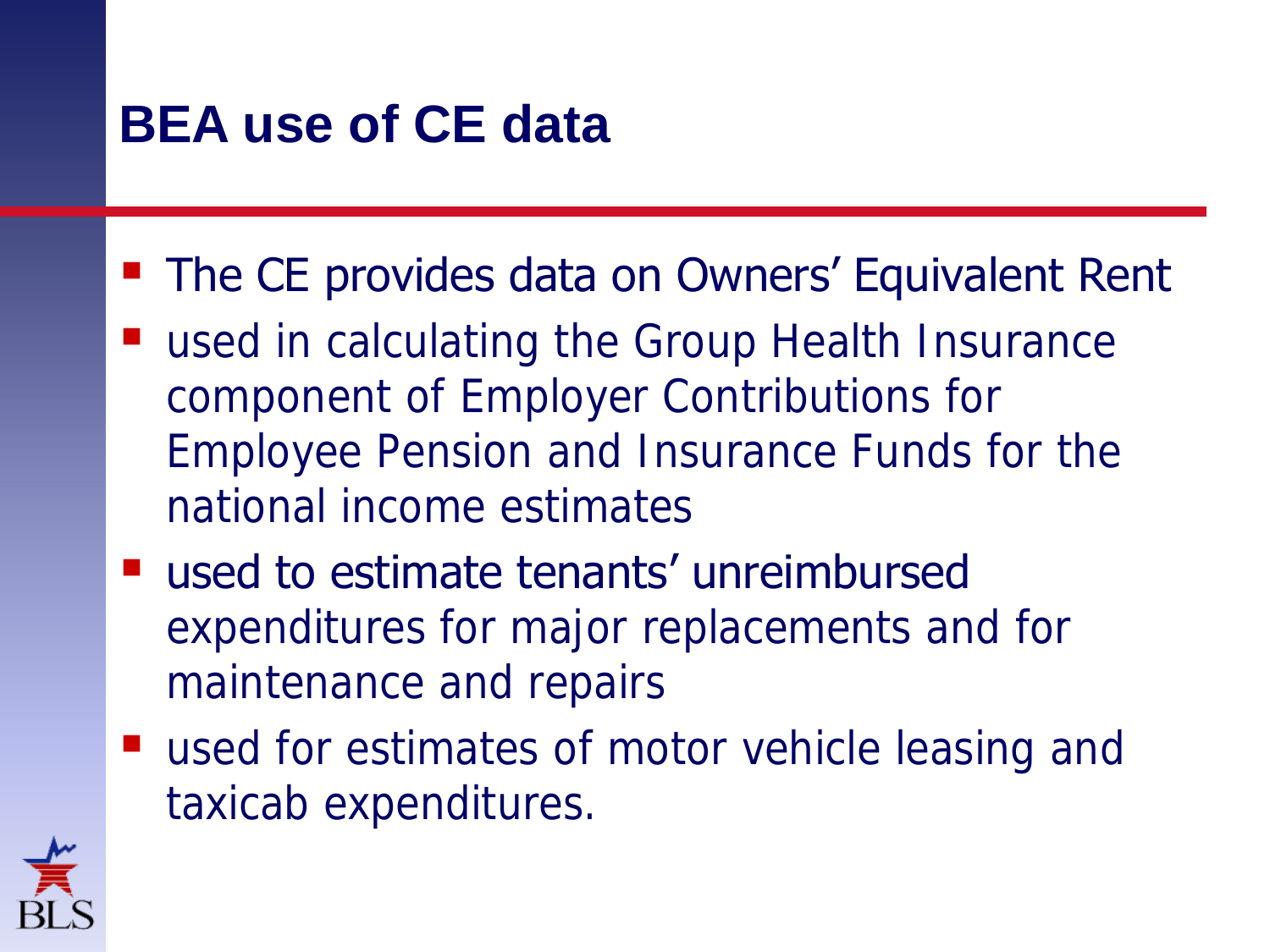# **IRS**

- The CE produces special data tabulations on the purchase of taxable items for use in calculating the sales tax deductions
- The IRS also uses CE data in evaluating standard expenditures and income for targeted groups



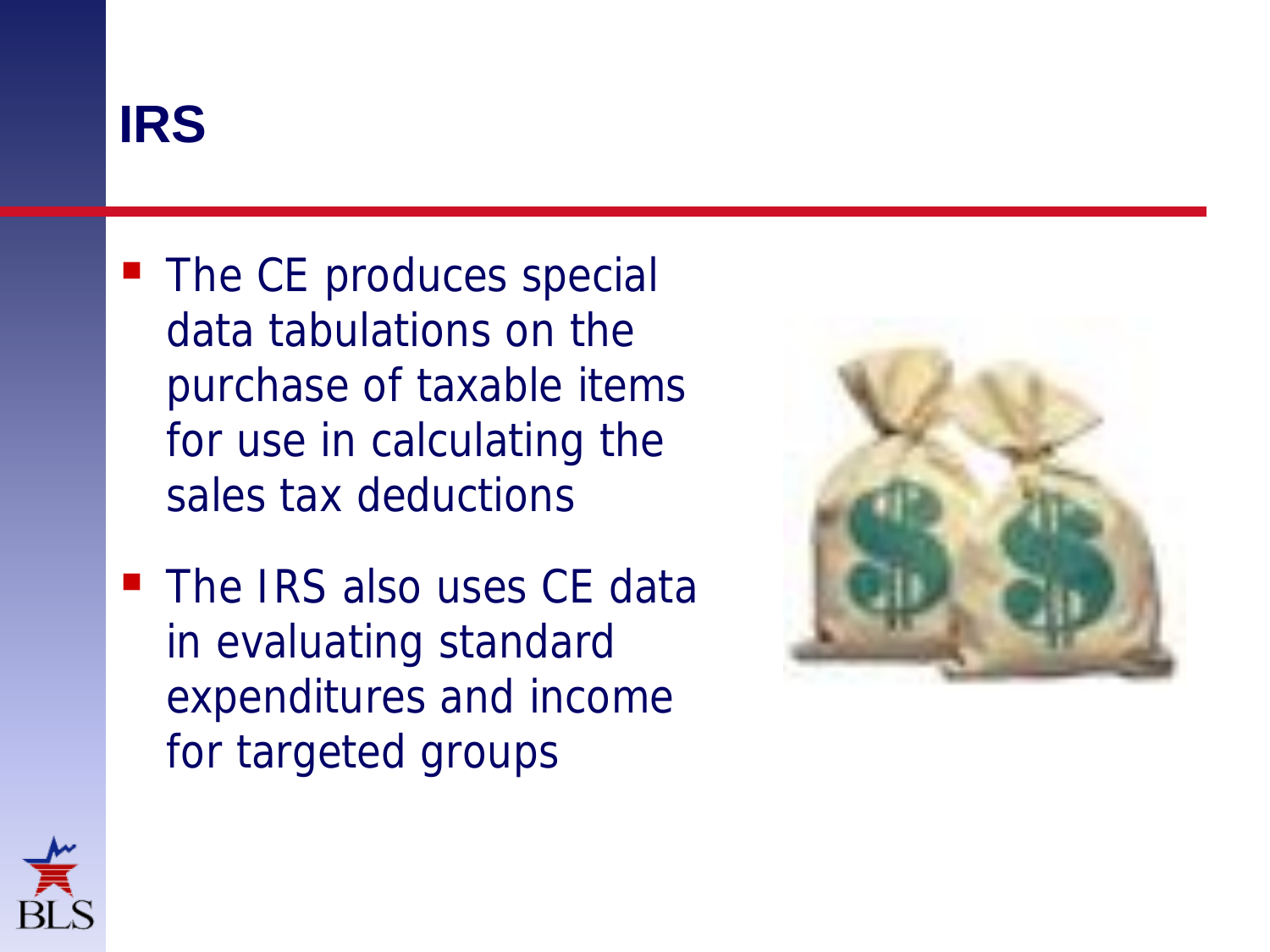#### **Defense Department**

- The Defense Department uses CE data in calculating costof-living allowances for military personnel not living on military bases
- The CE annually provides 3-year compilations of expenditures by these personnel



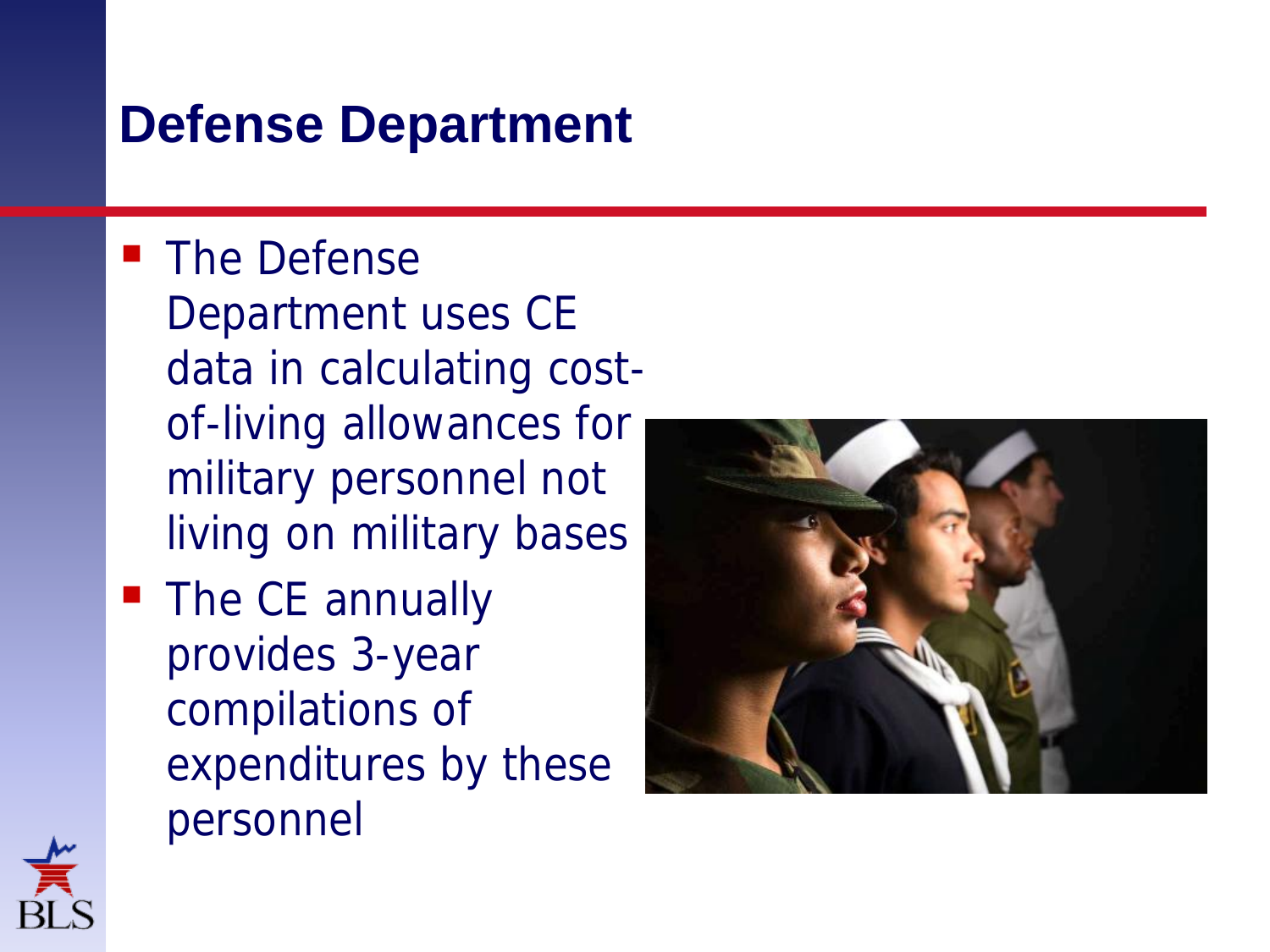# **US Census Bureau and Poverty Measures**

- US Census Bureau with the BLS Division of Price Index Number Research (DPINR) has done extensive research on alternative and supplemental measures of poverty using CE data.
- These measures are based on recommendations by the National Academy of Sciences (NAS) and observations of a 2010 Interagency Technical Working Group.
- More information is at: http://www.bls.gov/pir/spmhome.htm

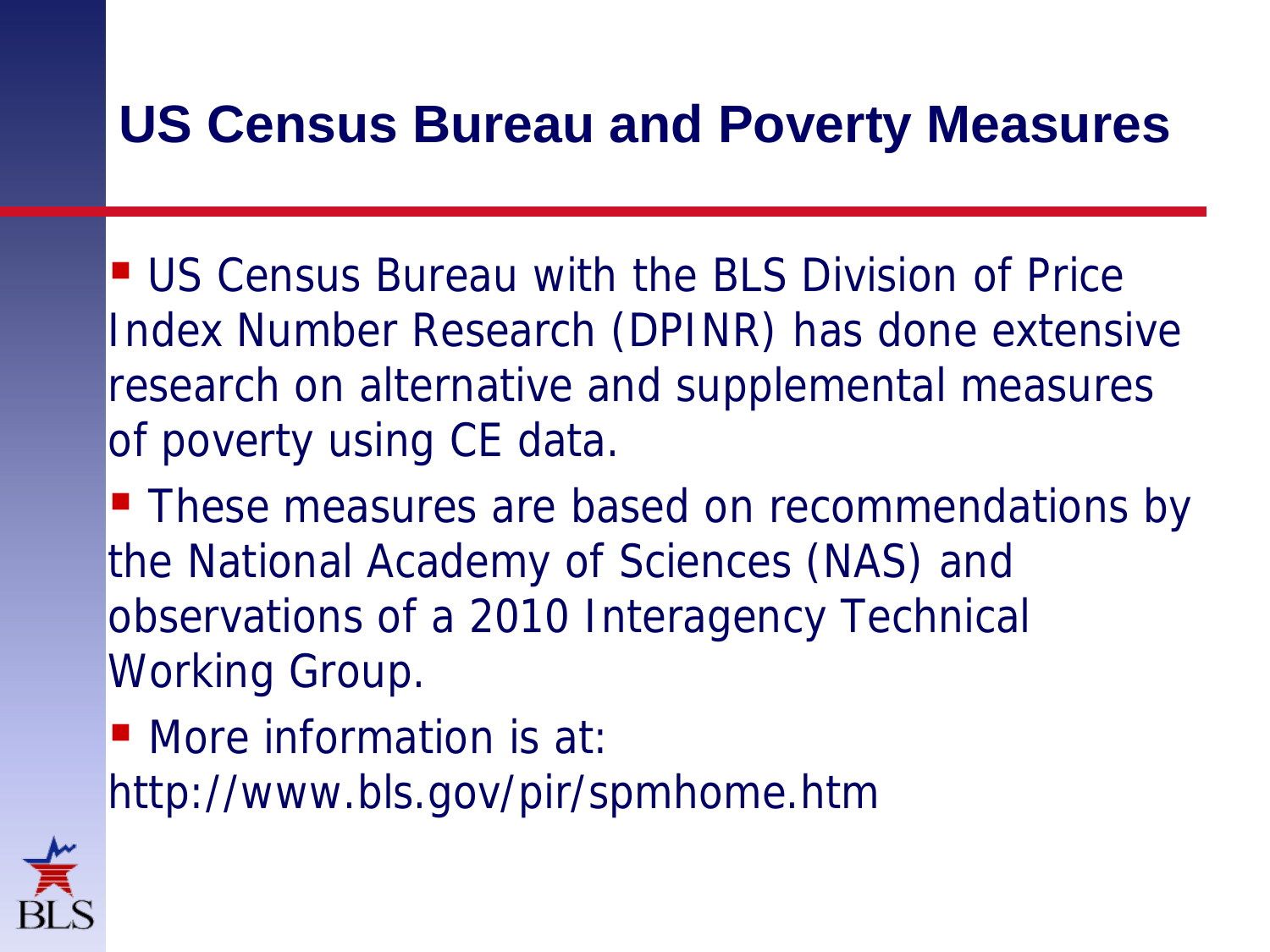# **US Census Bureau and Construction Put in Place**

The Census Bureau uses annual CE data to estimate improvements in residences for their PFEI Construction Put in Place



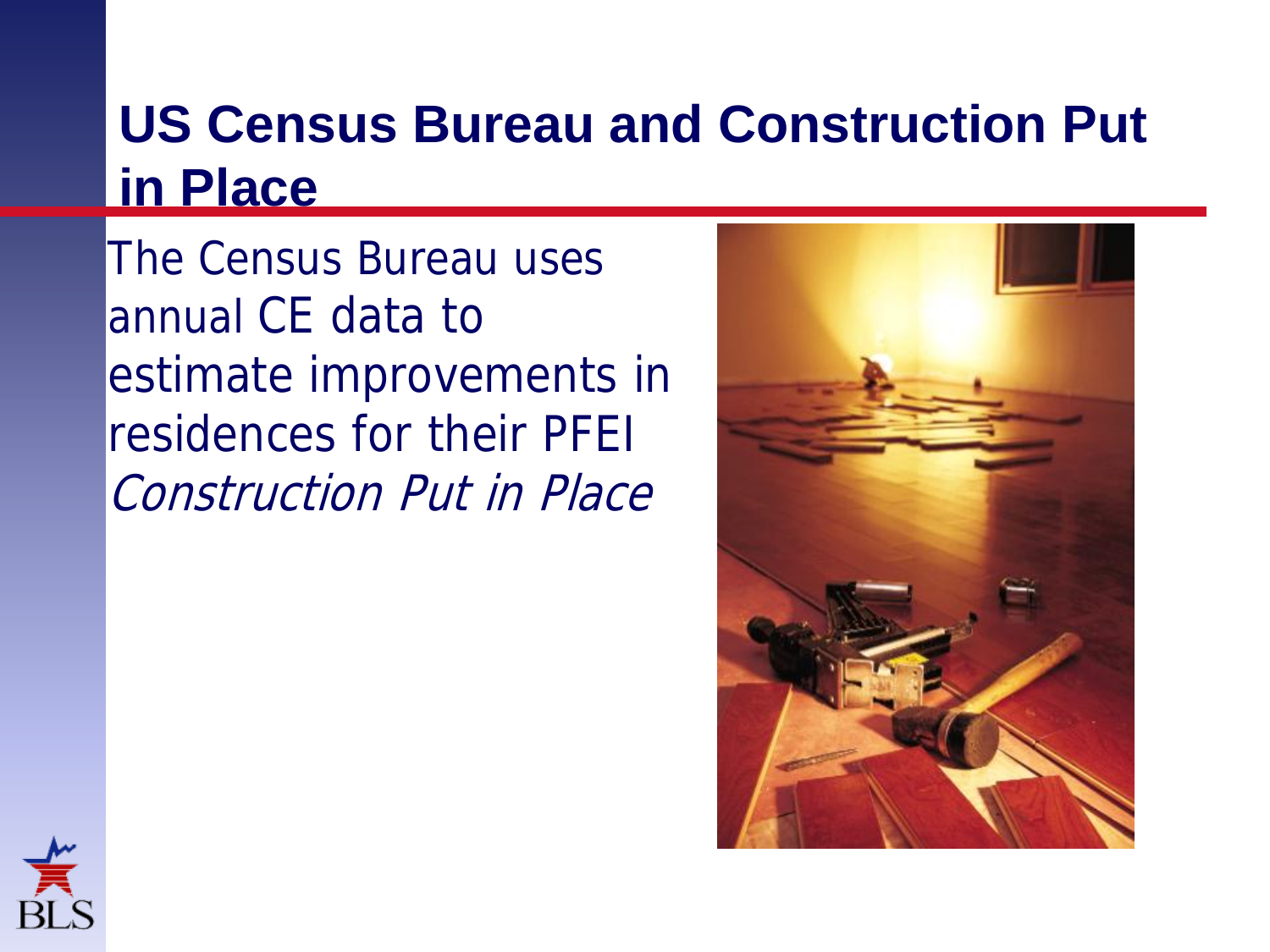#### **Other Customers**

- Federal agencies
- State governments
- **Reporters**
- Businesses and Attorneys
- Research Firms
- **Universities and Students**
- General Public

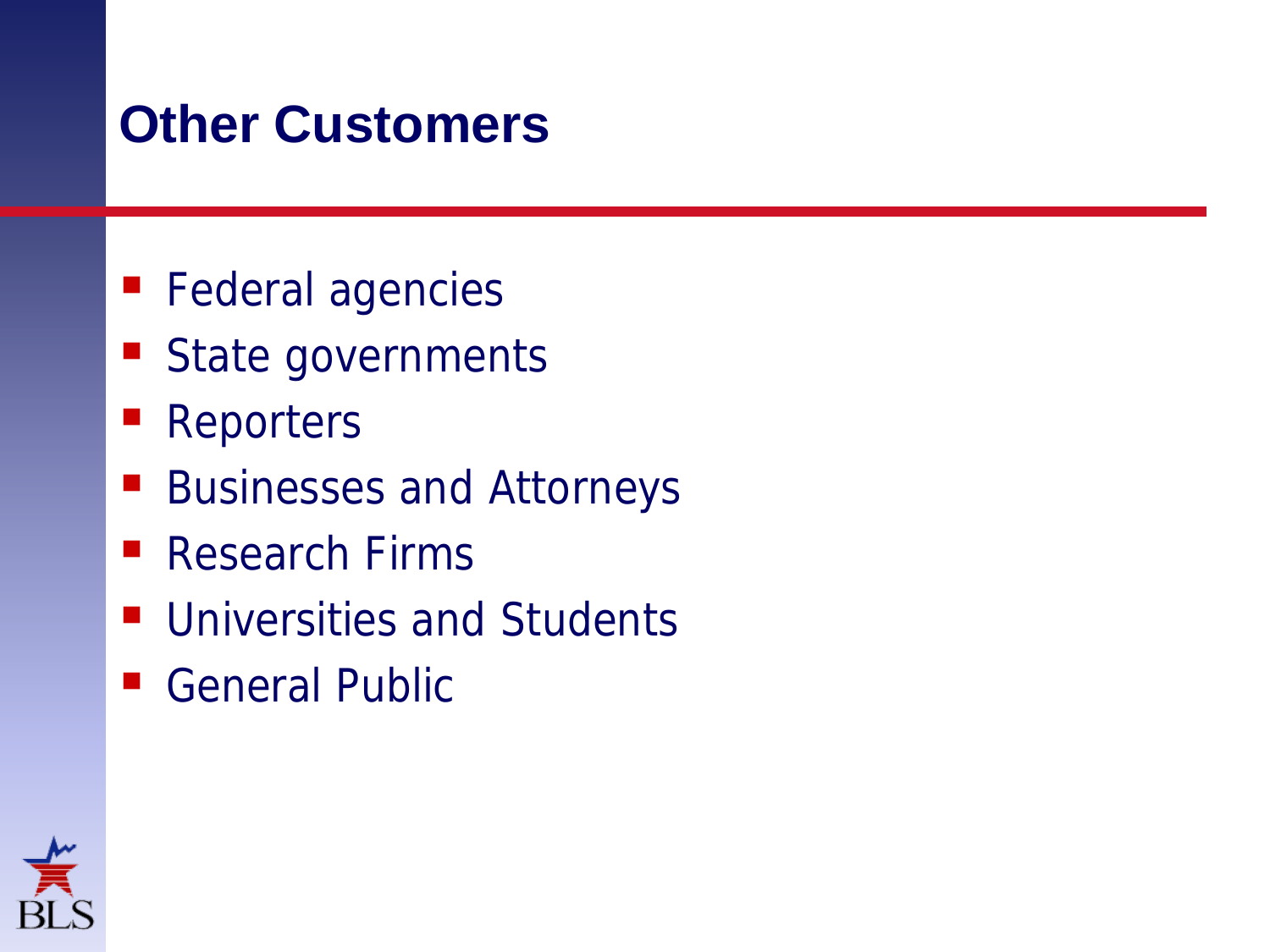# **Examples of General Research Needs**

- Total expenditures in one time period for a household
- Detailed demographic data number and ages of persons, education, race, income, taxes, work status and occupation (especially farmer/military, wage earner & clerical) urban/rural, Hispanic origin, etc.
- 12-months of spending for one consumer unit
- Assets and liabilities and accurate savings information
- Housing description
- **Information about vehicles**
- Supporting information for poverty calculations regarding near-cash income and public transfers

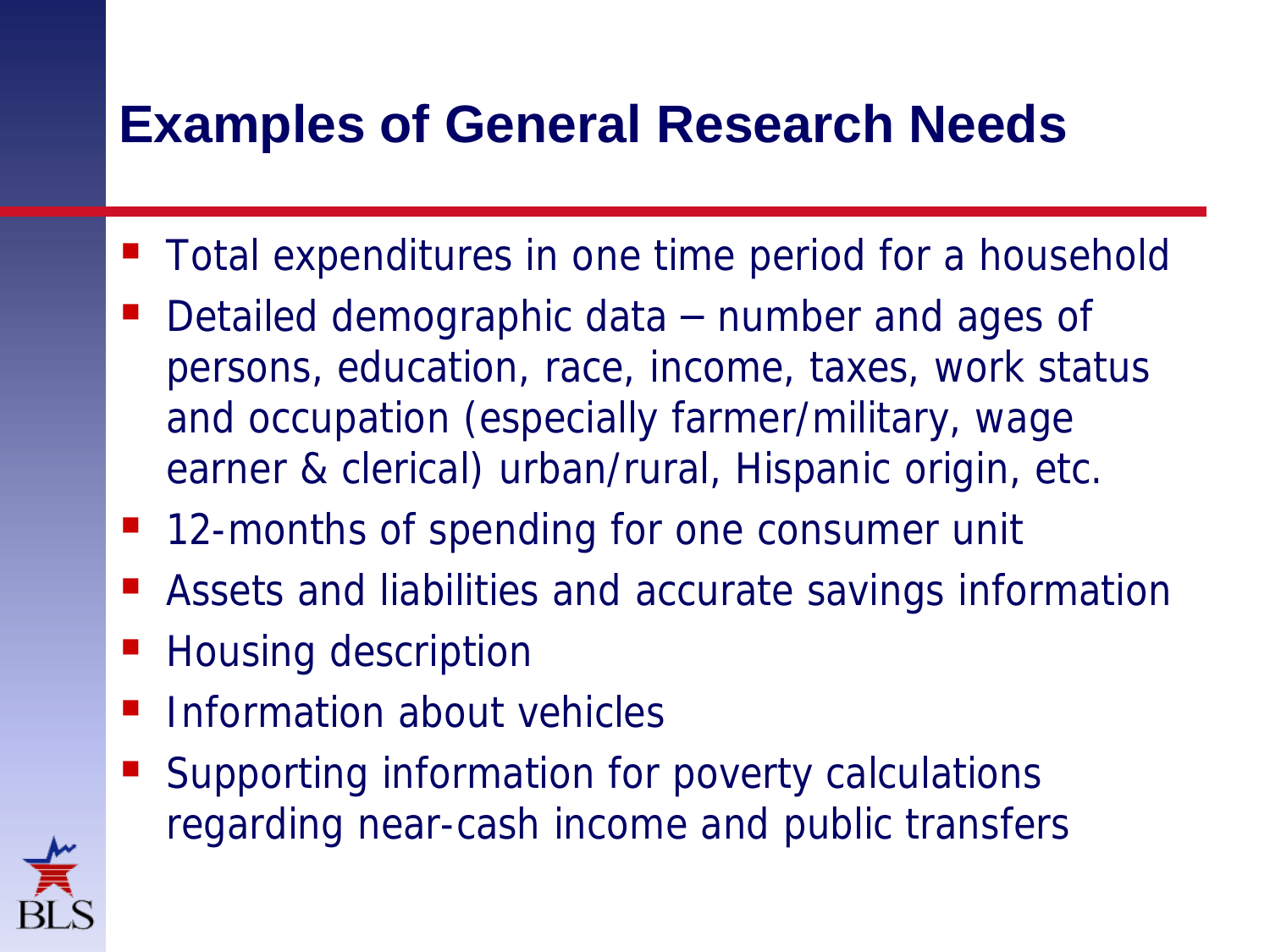# **General Public**

Our most popular web pages according to the number of hits in 2010 were:

- **Reports on annual spending**
- Research anthologies
- Standard tables by age, income, or household composition
- Our online information about the surveys